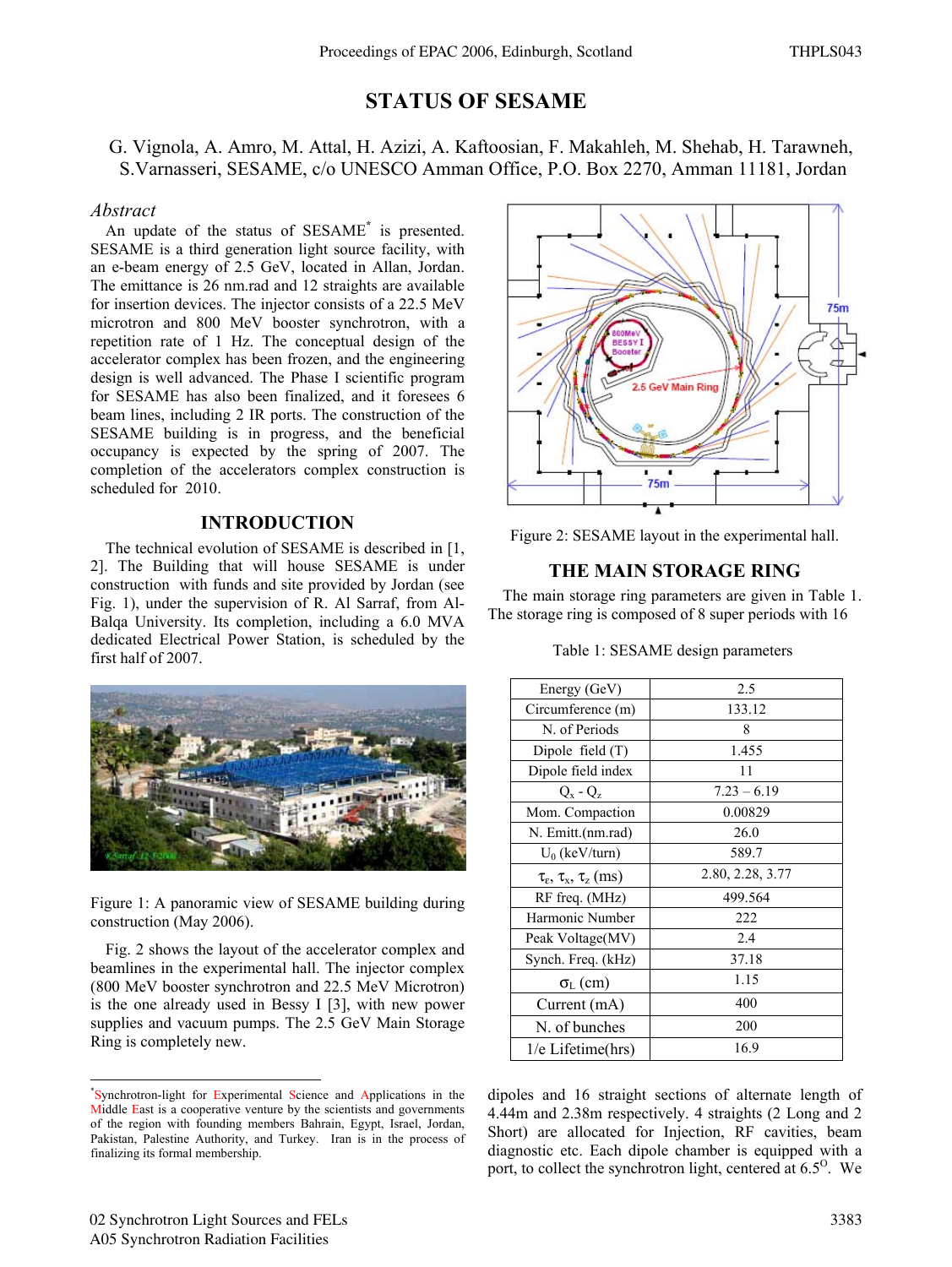will summarize in the following the main features of the Optics and of the main subsystems.

#### *The Optics*

For SESAME a Double Bend Achromat (DBA) lattice has been adopted with vertical focusing gradient inside the dipoles and dispersion distribution in the straights. The bare lattice has only 2 families of quadrupoles and 2 of sextupoles. The optical functions for a full period are shown in Fig. 3, while the dynamic aperture [4] is shown in Fig. 4.



Figure 4: On-momentum dynamic aperture (blue) and vacuum chamber limited one (red) in the middle of the Long straight section, taking in account the effect of all the high order multipoles in the magnets.

The lattice is quite flexible to compensate locally the optical perturbation of ID. The matched optical functions are plotted in Fig. 4 for a 2.1 Tesla 3m long wiggler (2 additional q-pole power supplies are used in this case). The only questionable point is the non zero dispersion in the straights: an ID will produce an increase in the emittance. Anyway, with the SESAME parameters, if the magnetic field of the ID does not exceed a value of  $2\div 2.5$ Tesla, such increase is negligible: for the above mentioned wiggler the emittance goes up from 26.0 nm to 26.44 nm.



Figure 5: Half ring optical functions after matching: the wiggler (1/2) is the last element of the lattice.

Finally we plot in Fig. 6 the minimum stay clear vertical aperture reduction that the SESAME lattice can tolerate for ID with a gap smaller than the 30 mm value adopted for the entire vacuum chamber.



Figure 6: Long and Short straights minimum vertical full stay-clear aperture vs. ID length.

# *The RF System*

It was initially decided for SESAME to adopt a RF system similar to the ANKA one and based on Elettra type cavities [5, 6]. We are presently investigating the possibility to use RF power amplifiers based on 80 kW cw IOT transmitters. We are also following with attention the evolution in the performance of the newly developed EU HOM [7] damped cavity, in relation to the suppression of longitudinal and transverse multibunch instabilities driven by HOM's of the RF cavities.

#### *The Magnets System*

In SESAME there are 16 Dipoles, 32 F-quadrupoles with magnetic length of 30 cm, 32 D-quadrupoles with magnetic length of 10 cm, 32 F-sextupole and 32 Dsextupole with magnetic length of 10 cm. 4 additional coils inside each F(D) sextupole are used as horizontal